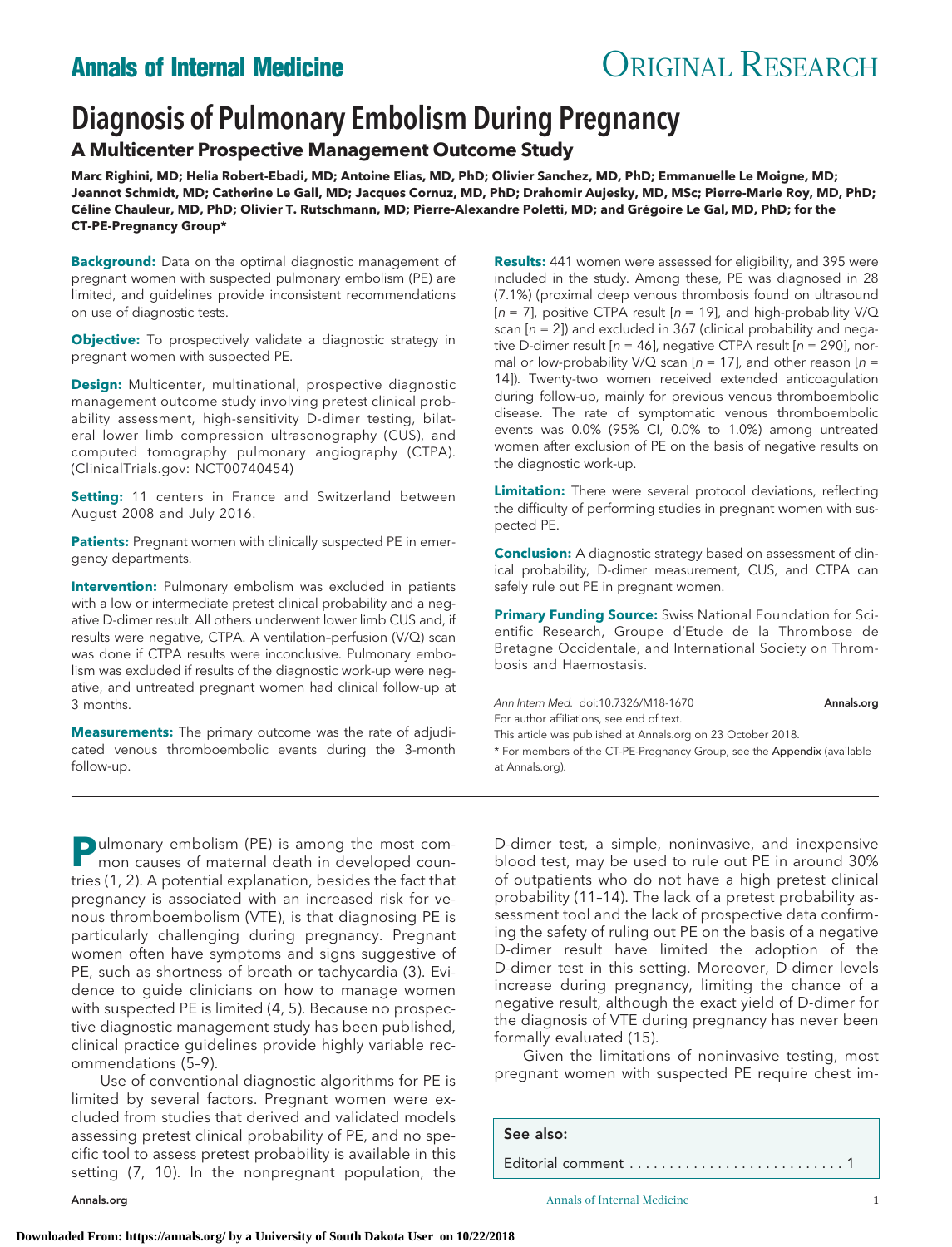*Figure 1.* Diagnostic algorithm used in the study.



To address these knowledge gaps, we conducted a prospective diagnostic management outcome study for diagnosis of PE in pregnant women. We evaluated a diagnostic algorithm that included an assessment of pretest clinical probability using the revised Geneva score, a highly sensitive D-dimer test, bilateral CUS, CTPA, and a V/Q scan if results of CTPA were inconclusive (Figure 1).

# **METHODS**

# **Study Population**

We conducted a multicenter, multinational, prospective diagnostic management outcome study. We screened outpatient pregnant women presenting at 1 of the participating centers with clinically suspected PE, defined as acute onset of new or worsening shortness of breath or chest pain without another obvious cause. Exclusion criteria were age less than 18 years, allergy to iodinated contrast agent, impaired renal function (defined as creatinine clearance <30 mL/min based on the Cockcroft–Gault formula), diagnosis before presentation, indication for or current receipt of full-dose anticoagulation, and inaccessibility for follow-up. The study was performed in 2 countries (France and Switzerland), and 11 centers actively enrolled patients. The study was approved by the ethics committee according to legislation at each study site, and written informed consent was obtained from all participants.

#### **Diagnostic Work-up**

Pretest probability of PE was determined using the revised Geneva score. A D-dimer test was performed in all women by using the highly sensitive Vidas assay (bioMérieux). Pulmonary embolism was excluded in women who had low or intermediate pretest probability and a negative D-dimer result (<500 μg/L). Women

**2** Annals of Internal Medicine **[Annals.org](http://www.annals.org) 2** Annals.org **2** Annals.org **2** Annals.org **2** Annals.org **2** Annals.org **2** Annals.org **2** Annals.org **2** Annals.org **2** Annals.org **2** Annals.org **2** Annals.org **2** Annals.o



CTPA = computed tomography pulmonary angiography; CUS = compression ultrasonography; PE = pulmonary embolism; V/Q = ventilation–perfusion.

who had high pretest probability or a positive D-dimer result underwent bilateral CUS. The test was performed in a standard manner, with B-mode ultrasonography in transverse view and compression of the deep veins of the lower limbs (including the common femoral, femoral, popliteal, peroneal, and posterior tibial veins) along their whole length in the thigh and calf. We used the commonly accepted diagnostic criterion for DVT of lack of compressibility of a deep vein. When proximal DVT (popliteal vein or above) was found, PE was considered to be confirmed and no further testing was done.

Women with a negative result on CUS underwent CTPA. The protocol for CTPA consisted of an evaluation of the pulmonary arteries up to and including the subsegmental vessels. Patients were examined while holding their breath or breathing shallowly, depending on the degree of dyspnea. Pulmonary embolism was considered to be present if contrast material outlined an intraluminal defect or if a vessel was totally occluded by low-attenuation material. Only multidetector CT machines were used. The acquisition parameters for CTPA were injection of a total volume of 100 mL of nonionic contrast material (iodine concentration, 300 to 350 mg/ mL) with a power injector at 3 to 5 mL/s; imaging 9 to 20 seconds after initiation of the contrast material injection; scanning performed at 1.0 to 1.3 mm per section, with a pitch of 1.25 to 1.75, 120 kV, and 115 to 260 mA; and reconstruction of images at 0.6- to 0.8-mm intervals. If results of CTPA were inconclusive, a V/Q lung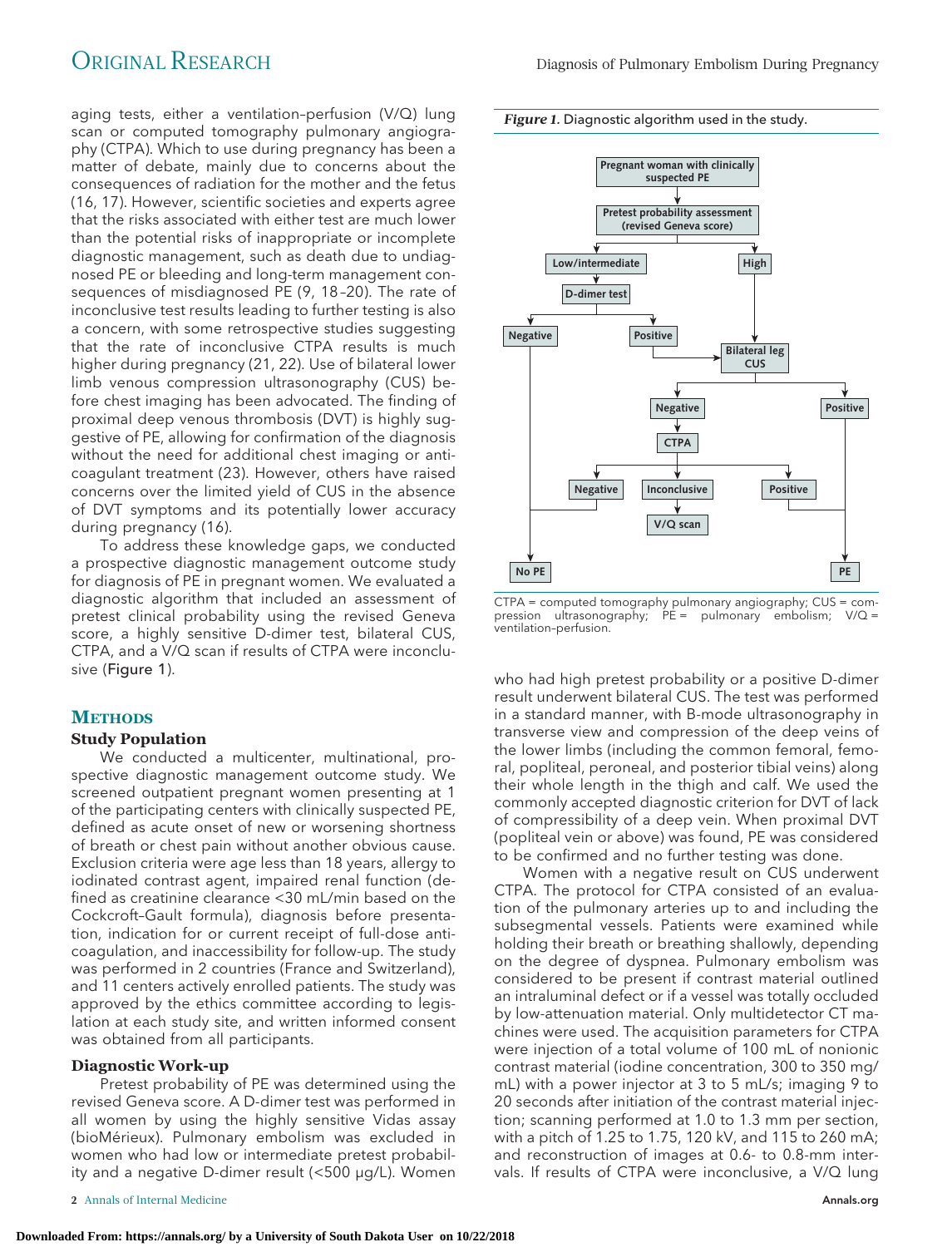scan was performed, using 6 planar views and interpretation according to the PIOPED (Prospective Investigation Of Pulmonary Embolism Diagnosis) criteria. The complete diagnostic algorithm is depicted in Figure 1.

# **Follow-up**

Patients with negative results on the diagnostic work-up were considered to not have PE, did not receive anticoagulant treatment, and had 3 months of clinical follow-up. They were instructed to contact the study team in case of new or worsening symptoms and were interviewed by telephone by the study coordinators at the end of follow-up using a standardized questionnaire. Whenever a possible event was disclosed, the clinical history, results of diagnostic tests, and clinic or admission reports were collected for adjudication. A 3-member independent adjudication committee reviewed all suspected VTE events, with blinding to the initial diagnostic work-up. Adjudication was based on full consensus.

## **Outcomes**

The primary outcome was risk for adjudicated VTE events during the 3-month follow-up in women who did not receive anticoagulant therapy on the basis of negative results on the initial work-up. We calculated 95% CIs based on the Wilson score method without continuity correction (24) using an online calculator (25).

# **Sample Size Estimation**

For the diagnostic strategy to be deemed safe, we determined a priori that the upper limit of the 95% CI around the estimate of 3-month VTE risk should not be higher than 3.0%. Hypothesizing a 5% prevalence of PE and a 1.5% 3-month thromboembolic risk after normal results on CTPA, we concluded that a sample of 300 patients would allow confirmation of the safety of the diagnostic strategy.

## **Role of the Funding Source**

The funding sources had no role in the study design, interpretation of data, writing of the manuscript, or the decision to submit the manuscript for publication.

# **RESULTS**

Between August 2008 and July 2016, 441 pregnant women were screened. Seventeen declined to participate; 11 were unable to provide consent; 9 had testing for PE before being approached; 5 were allergic to contrast media; 1 was receiving long-term, full-dose anticoagulant treatment; 2 withdrew consent during the study; and 1 was not pregnant, leaving 395 who were included in the study. Characteristics of the included women are presented in Table 1. Seventeen were receiving prophylactic anticoagulation at inclusion, mainly for a previous VTE. The study flow chart is shown in Figure 2.

Pretest probability was low in 192 women (48.6%), intermediate in 200 (50.6%), and high in 3 (0.8%). Among the 392 women who did not have high pretest probability, 46 (11.7%) had a negative D-dimer result, 341 (87%) had a positive result, and 5 (1.3%) had no D-dimer testing. The proportion of negative D-dimer re-

sults decreased with increasing gestational age (21 of 83 [25.3%] during the first trimester, 19 of 170 [11.1%] during the second trimester, and 6 of 142 [4.2%] during the third trimester). Of note, 11 women underwent CTPA despite a negative D-dimer result; 10 had negative CTPA results, and 1 had an inconclusive result followed by a normal V/Q scan. Of the 349 women with a positive D-dimer result, no D-dimer test, or high pretest probability, 321 (92%) had negative results on CUS, 7 (2.0%) had positive results, and 21 (6%) did not have CUS. Of the 342 patients who had a negative result or did not undergo CUS, 290 (84.8%) had negative results on CTPA, 19 (5.6%) had positive results, 23 (6.7%) had inconclusive results, and 10 (2.9%) did not have CTPA. Of the 33 women who had inconclusive results or did not undergo CTPA, PE was confirmed on the basis of a high-probability V/Q lung scan in 2 (6.1%), was excluded by a V/Q lung scan in 17 (51.5%), and was excluded without further testing in 14 (42.4%). Overall, PE was diagnosed in 28 (7.1%) women. The respective contributions of the diagnostic tests are summarized in Table 2.

During follow-up, of the 367 women in whom PE was ruled out, 22 received anticoagulant therapy, mainly prophylactic anticoagulation in the setting of a prior VTE event ( $n = 17$ ); 3 started prophylactic anticoagulation during follow-up (for preeclampsia  $[n =$ 2] or ovarian hyperstimulation syndrome  $[n = 1]$ ; and 2 received therapeutic anticoagulation after diagnosis of DVT in the calf ( $n = 1$ ) or an upper extremity  $(n = 1)$  at the initial work-up. Four women were investigated for suspected VTE during follow-up (PE  $[n =$ 3] or DVT  $[n = 1]$ ). All patients with suspected VTE had negative results on diagnostic testing, and none were adjudicated as having confirmed events. No deaths occurred during follow-up, and no patient was lost to follow-up. Therefore, in the intention-to-

| Table 1. Characteristics of Included Patients* |  |
|------------------------------------------------|--|
|------------------------------------------------|--|

| <b>Characteristic</b>                       | <b>Patients</b><br>$(n = 395)$ |
|---------------------------------------------|--------------------------------|
| Median age (IQR), y                         | $31(27-36)$                    |
| Trimester of pregnancy, n (%)               |                                |
| First                                       | 83 (21.0)                      |
| Second                                      | 170 (43.0)                     |
| Third                                       | 142 (35.9)                     |
| Mean BMI (SD), $kq/m^2$                     | 25.9(5.5)                      |
| Personal history of VTE, n (%)              | 29(7.3)                        |
| Family history of VTE, n (%)                | 45 (11.4)                      |
| Active cancer, n (%)                        | 0(0)                           |
| Surgery in previous month, n (%)            | 4(1.0)                         |
| Bedridden for >72 h during past 4 wk, n (%) | 34(8.6)                        |
| Travel for $>6$ h, n (%)                    | 15(3.8)                        |
| Chest pain, n (%)                           | 260 (65.8)                     |
| Dyspnea, n (%)                              | 292 (73.9)                     |
| Syncope/lipothymia, n (%)                   | 59 (14.9)                      |
| Hemoptysis, n (%)                           | 14(3.5)                        |
| Clinical signs or symptoms of DVT, n (%)    | 57 (14.4)                      |
| Mean heart rate (SD), beats/min             | 91 (17)                        |
| Mean $SaO2$ (SD), %                         | 98.0 (1.8)                     |

BMI = body mass index; DVT = deep venous thrombosis; IQR = interquartile range; VTE = venous thromboembolism.  $\frac{1}{2}$  Percentages may not sum to 100 due to rounding.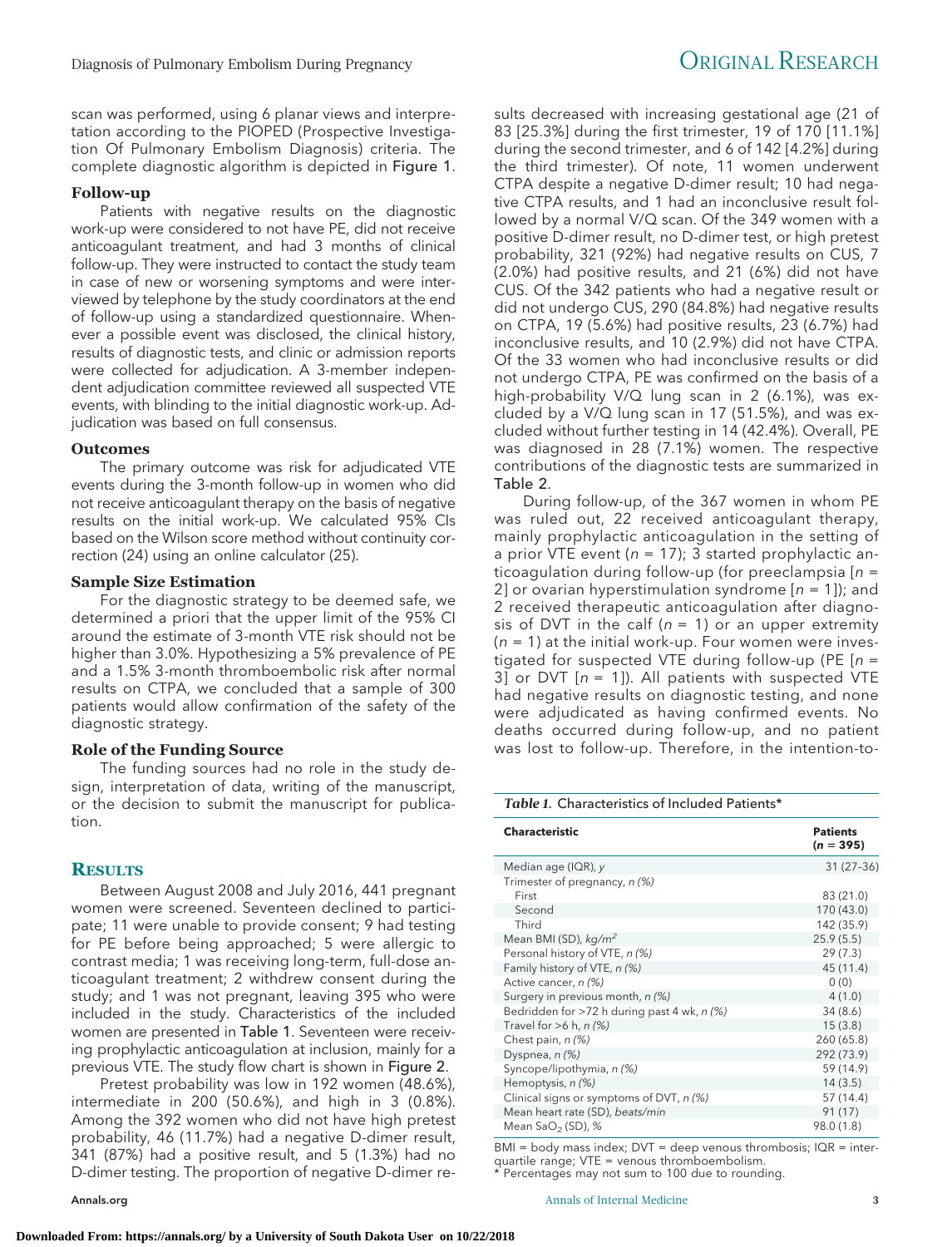#### *Figure 2.* Study flow chart: intention-to-diagnose analysis.



Three-month VTE risk among patients who did not receive anticoagulant treatment after negative results on the work-up was 0.0% (CI, 0.0% to 1.0%). CTPA = computed tomography pulmonary angiography; CUS = compression ultrasonography; PE = pulmonary embolism; V/Q = ventilation– perfusion; VTE = venous thromboembolism.

diagnose analysis, thromboembolic risk at 3 months was 0.0% (95% CI, 0.0% to 1.0%). A sensitivity analysis that excluded 22 women who received prophylactic or therapeutic anticoagulation during follow-up had similar results, with a 3-month thromboembolic risk of 0.0% (CI, 0.0% to 1.1%).

## **Per Protocol Analysis**

We also conducted a per protocol analysis that excluded women with protocol deviations. Thirty-eight (9.6%) women had protocol deviations (no D-dimer test  $[n = 5]$ , no CUS  $[n = 20]$ , no CTPA  $[n = 8]$ , and no V/Q scan after an inconclusive result on CTPA  $[n = 5]$ ), leaving 357 women with suspected PE who had the complete diagnostic work-up and were included in the per protocol analysis. Pulmonary embolism was diagnosed in 24 of these women (6.7%). Of the remaining 333 women, 20 received prophylactic or therapeutic anticoagulation during follow-up. The 3-month risk for VTE in women not receiving anticoagulant therapy was 0.0% (CI, 0.0% to 1.2%) (Figure 3).

#### **4** Annals of Internal Medicine **[Annals.org](http://www.annals.org) Annals.org Annals.org Annals.org**

## **Sensitivity Analysis**

We performed sensitivity analyses to account for the 22 patients who received prophylactic anticoagulation. Under the assumption that 4, 5, or 10 VTEs would have occurred in these 22 patients had they not received anticoagulation, the upper 95% confidence bound for the 3-month thromboembolic risk was 2.8%, 3.1%, or 4.9%, respectively.

# **DISCUSSION**

In pregnant women with suspected PE, a diagnostic strategy involving assessment of pretest clinical probability, D-dimer measurement, bilateral leg CUS, and CTPA can safely rule out the disease, with a 3-month thromboembolic rate of 0.0% (CI, 0.0% to 1.0%). This meets the criteria recently proposed by the International Society on Thrombosis and Haemostasis for confirming the safety of VTE diagnostic strategies (26).

Several aspects of our study deserve comment. The proportion of patients with confirmed PE (7.1%) was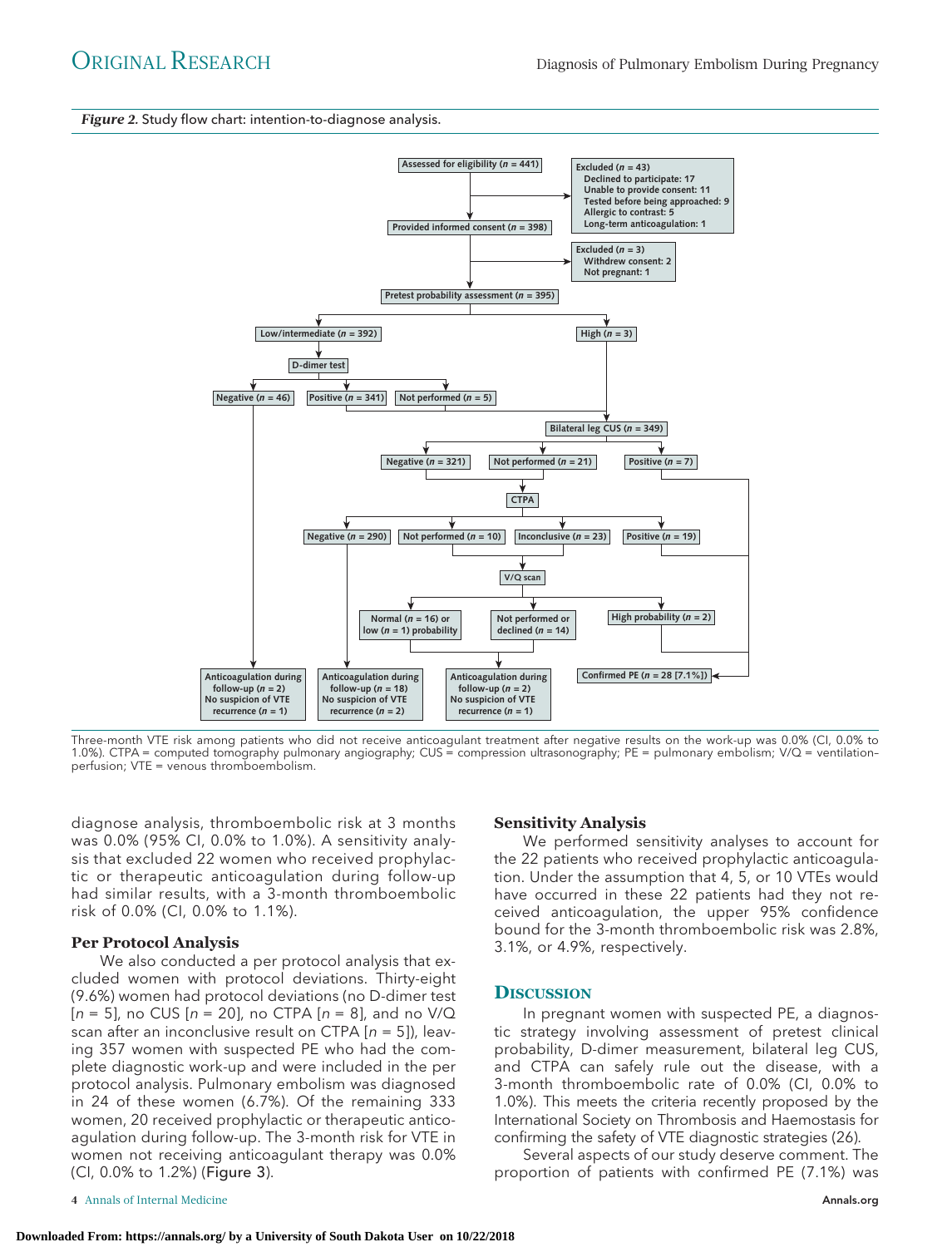lower than that in the nonpregnant population in Europe (currently around 15% to 20%). However, this is in line with findings of previous retrospective studies among pregnant women. In a retrospective study by Chan and colleagues that used a V/Q-based algorithm, a 2% prevalence was reported in pregnant women with suspected PE (27).

Guidelines on the diagnostic management of women with suspected PE have been inconsistent in many respects, mainly due to the lack of prospective studies in this population (4, 5). Our study provides new insights on the role of the various diagnostic tests that may be used.

We used the revised Geneva score for assessment of pretest clinical probability (23). This clinical decision rule was derived and validated in a nonpregnant population and may not be optimal for use in pregnant women given some of its components, such as age older than 65 years, surgery in the previous month, or active cancer. However, no pretest probability assessment tool is available specifically for pregnant women with suspected PE (5). Therefore, we elected not to change the score composition or thresholds at this stage. Tailoring the Geneva score to pregnant women or deriving a specific rule for them could not be safely done a priori but will be feasible in the future using data from the present study. Nevertheless, the score was able to stratify women into 3 groups with increasing prevalence of PE (7 of 192 [3.6%] in the low–pretest probability group, 18 of 200 [9.0%] in the intermediate-probability group, and 3 of 3 [100%] in the high-probability group).

Guidelines and recent studies have been discrepant with regard to use of the D-dimer test during pregnancy (28, 29). Our study provides new data in this field. Although the subgroup of women with a negative D-dimer result was small, our study suggests that a negative D-dimer result combined with low or intermediate pretest probability can safely rule out PE during pregnancy, as in nonpregnant patients. Of note, the proportion of women in whom PE could be ruled out on the basis of a negative D-dimer result was clinically significant in this setting given that chest imaging could be avoided in 11.6% of the included women. Also notable was that the proportion of negative D-dimer results decreased with increasing gestational age, but this remained significant and clinically useful at least during the first and second trimesters (25% and 11%, respectively).

Use of bilateral CUS, with the goal of avoiding chest imaging in patients with proximal DVT, has been advocated in practice guidelines (6, 8). In our study, the yield of bilateral CUS was low (proximal DVT was confirmed in 7 of 395 [1.8%] tested patients). As in nonpregnant patients, the rate of proximal DVT detection was higher in women with suspected PE and signs or symptoms of DVT (5 of 57 [8.8%]) but remained relatively low even in this setting, calling into question the cost-effectiveness of this test. Of note, the sensitivity of CUS for diagnosis of PE was lower than in nonpregnant patients: 25% (7 of 28) of women with PE had a positive CUS result compared with the 41% sensitivity recently

reported in a systematic review among nonpregnant patients with suspected PE (30). Therefore, in pregnant patients, it is especially important that a negative CUS result does not lead clinicians to stop investigations in the setting of the diagnostic work-up for suspected PE.

One of the most debated questions is whether a V/Q scan should be preferred over CTPA for diagnosis of PE during pregnancy, given concerns about the effects of radiation on the mother's breasts. Although our study did not address this question, we validated a CTPAbased algorithm in pregnant women given that such a prospective validation was lacking and the limited availability of the V/Q scan has led to widespread use of CTPA during pregnancy in many centers, despite the lack of thorough knowledge about its performance and safety in pregnant women. Another criticism about CTPA has been the potentially higher rate of inconclusive results reported in retrospective cohort studies (21, 31–33). The commonly postulated mechanism for this is modifications in blood volume and flow velocity during advanced pregnancy that are secondary to the highly modified hemodynamics associated with pregnancy. However, this finding was not confirmed in a recent systematic review that reported similar rates (approximately 12%) of inconclusive results among pregnant women having a V/Q scan or CTPA (34). In our study, the rate of inconclusive CTPA results was less than 10%, which is in line with the results of the recent review.

Strengths of our study include its prospective design. To our knowledge, with the exception of 1 meeting abstract presentation on an ongoing study (35), no prospective diagnostic management study of diagnosis of PE in pregnancy has been published. We found only 1 other trial using CTPA during pregnancy, which is ongoing (36). Other strengths of our study are that none of the included patients were lost to follow-up

*Table 2.* Diagnostic Contributions of Tests in the Initial Work-up

| Variable                                                                                                                                                                 | <b>Patients</b><br>$(n = 395)$ ,<br>$n$ (%) |
|--------------------------------------------------------------------------------------------------------------------------------------------------------------------------|---------------------------------------------|
| <b>PE diagnosed</b>                                                                                                                                                      | 28(7.1)                                     |
| Low or intermediate clinical probability<br>Proximal DVT on ultrasonography<br>Positive results on CTPA<br>Inconclusive results on CTPA and<br>high-probability V/Q scan | 5(17.9)<br>18 (64.3)<br>2(7.1)              |
| High clinical probability<br>Proximal DVT on ultrasonography<br>Positive results on CTPA                                                                                 | 2(7.1)<br>1(3.6)                            |
| PE ruled out on the basis of low or<br>intermediate clinical probability                                                                                                 | 367 (92.9)                                  |
| Negative D-dimer result                                                                                                                                                  | 46 (11.6)                                   |
| Negative results on CTPA                                                                                                                                                 | 290 (73.4)                                  |
| Inconclusive results on CTPA and normal or<br>low-probability V/Q scan                                                                                                   | 17(4.3)                                     |
| Other                                                                                                                                                                    | 14(3.5)                                     |
|                                                                                                                                                                          |                                             |

CTPA = computed tomography pulmonary angiography; DVT = deep<br>venous thrombosis;  $PE =$  pulmonary embolism;  $V/Q =$ venous thrombosis;  $\widetilde{PE}$  = pulmonary ventilation–perfusion.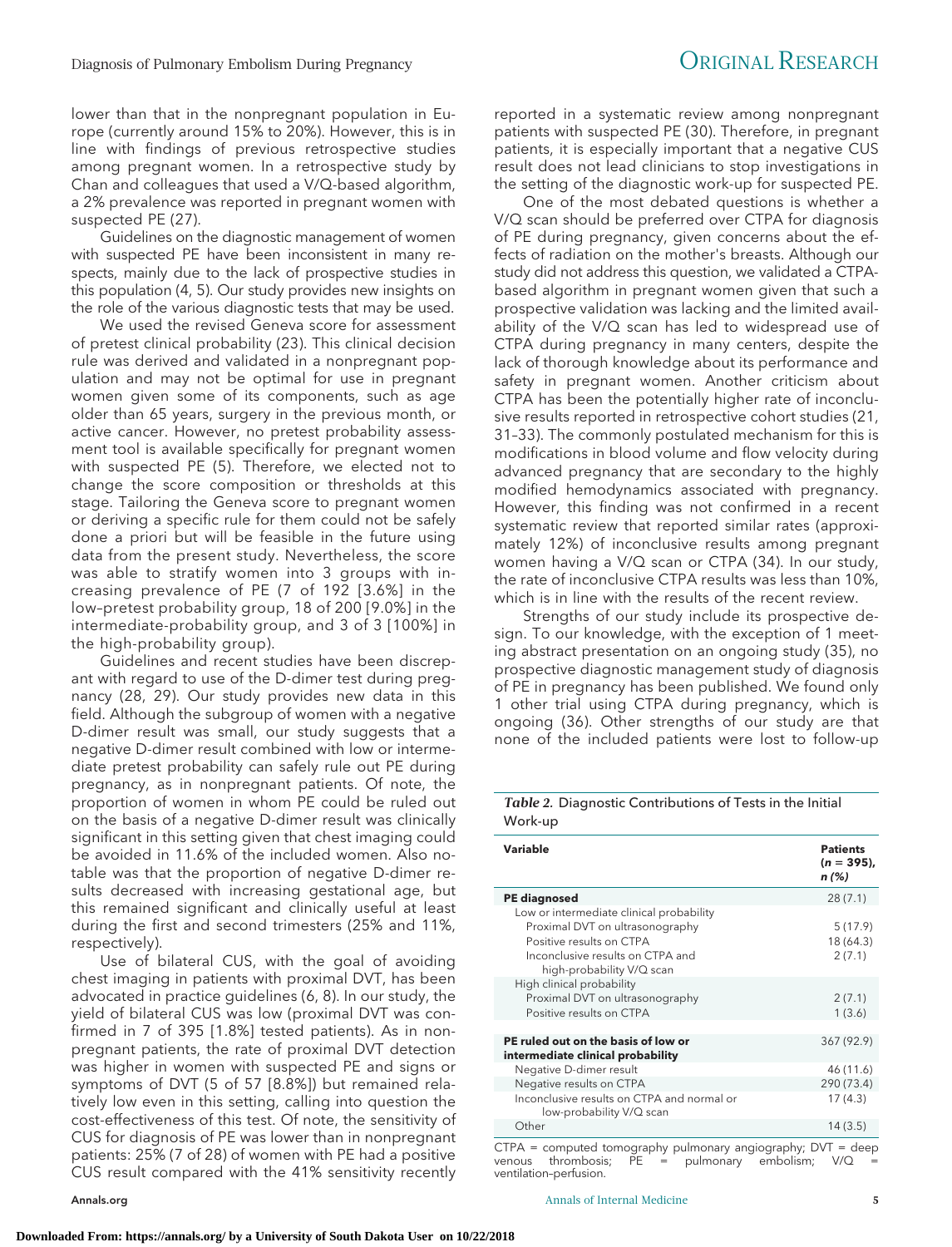*Figure 3.* Study flow chart: per protocol analysis.



Three-month VTE risk among patients who did not receive anticoagulant treatment after negative results on the work-up was 0.0% (CI, 0.0% to 1.2%). CTPA = computed tomography pulmonary angiography; CUS = compression ultrasonography; V/Q = ventilation–perfusion; VTE = venous thromboembolism.

and all suspected outcome events during follow-up were independently adjudicated.

Our study has limitations that deserve comment. The sample was small; however, the study was powered to assess the diagnostic safety of the algorithm. Nearly 10% of patients had protocol deviations, reflecting the difficulty of performing a complete diagnostic work-up during pregnancy. However, this is a low rate of deviations in this patient population. In a study by Roy and colleagues on the appropriateness of diagnostic management of PE in the emergency department, the rate of inappropriate management was as high as 69% among pregnant women, and pregnancy was by far the strongest predictor of inappropriate management (37). Although use of therapeutic anticoagulation was an exclusion criterion for the study, we did not exclude women receiving prophylactic anticoagulation because this is a common clinical scenario. Moreover, some women developed conditions during follow-up that required extended thromboprophylaxis. As a re-

**6** Annals of Internal Medicine **[Annals.org](http://www.annals.org) 6** Annals.org **6** Annals.org **6** Annals.org **6** Annals.org **6** Annals.org **6** Annals.org **6** Annals.org **6** Annals.org **6** Annals.org **6** Annals.org **6** Annals.org **6** Annals.o

sult, 6% of patients were receiving thromboprophylaxis during follow-up, which may have affected our results. However, a prophylactic dose of anticoagulants is unlikely to be sufficient to prevent a recurrent event if PE is missed by the diagnostic strategy at presentation. To account for the fact that some of these women might have developed VTE during follow-up had they not received anticoagulation, we conducted a sensitivity analysis showing that the upper limit of the 95% CI would still be less than 3%, even if 4 out of 22 women (18%) had presented with VTE.

In summary, a diagnostic algorithm involving sequential assessment of pretest clinical probability based on the Geneva score, D-dimer measurement, lower limb CUS, CTPA, and a V/Q scan safely rules out PE in pregnant women. The yield of D-dimer measurement is high enough to suggest its use for this indication. The contribution of systematic CUS seems limited, but it could still be used when a high value is placed on avoiding radiation. Using CTPA as the main imaging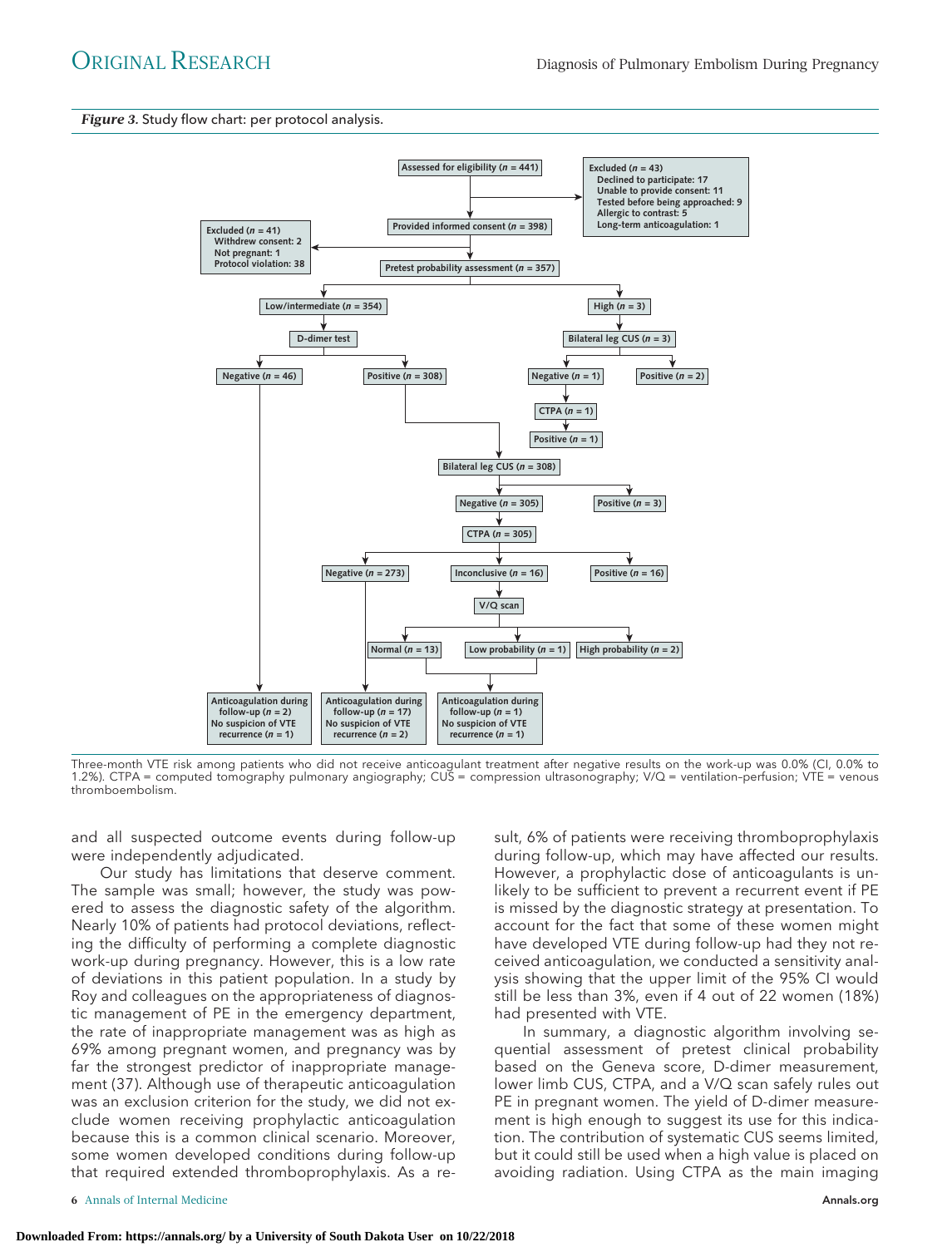test is a safe option in pregnant women with suspected PE, and the rate of inconclusive results is lower than previously reported and expected. Future research should focus on increasing the yield of noninvasive testing, such as by developing a specific clinical decision rule for suspected PE during pregnancy or using pregnancy-adapted D-dimer cutoff values.

From Geneva University Hospitals, Geneva, Switzerland (M.R., H.R., O.T.R., P.P.); Centre Hospitalier de Toulon, Toulon, France (A.E.); Université Paris Descartes, Sorbonne Paris Cité, and Hôpital Européen Georges Pompidou, Paris, France (O.S.); INSERM UMR S 1140, Paris, F-CRIN INNOVTE, Saint-Etienne, and Université de Brest, Brest, France (E.L.); Centre Hospitalier Universitaire de Clermont-Ferrand, Clermont-Ferrand, France (J.S.); Centre Hospitalier d'Argenteuil, Argenteuil, France (C.L.); Centre Hospitalier Universitaire Vaudois, Lausanne, Switzerland (J.C.); Bern University Hospital, University of Bern, Bern, Switzerland (D.A.); University Hospital of Angers, Angers, France (P.R.); INSERM U1059, University of Lyon, and University Hospital, Saint-Etienne, France (C.C.); and Université de Brest, Brest, France, and Ottawa Health Research Institute, Ottawa, Ontario, Canada (G.L.).

**Note:** All authors had access to all of the data in the study, read and approved the final manuscript, and were responsible for the decision to submit it for publication.

**Acknowledgment:** The authors thank the members of the adjudication committee for their important contribution (Françoise Boehlen, MD, Geneva University Hospital; Marc Carrier, MD, MSc, Ottawa Hospital Research Institute; and Francois Becker, MD, Geneva University Hospital) as well as all of the residents and physicians from the emergency departments and vascular medicine units of all participating centers. They also thank all study nurses, secretaries, and clinical research technicians for their invaluable help (in Angers, Béatrice Gable [clinical research technician] and Aurore Hamard [nurse]; in Brest, Pauline Stéphan [clinical research technician]; in Clermont-Ferrand, Christelle Camminada [clinical research technician]; in Paris, Amélie Marquette, Céline Haton, and Siwar Smii [clinical research technicians]; in Toulon, Danielle Giansily [nurse]; and in Geneva, Louise Riberdy [nurse], Nadège Antoine Koffi Malan [clinical research technician], and Floriane Le Petit Le Danvic [nurse]). The authors thank the staff of the Clinical Research Center at Geneva University Hospital, particularly Khaled Mostaguir (clinical research associate [no compensation]), who developed the electronic case report form for the study, as well as the coordinating center in Brest for French study sites (Isabelle Pichon [multicenter coordinator], Elise Poulhazan, Céline Dolou, Florence Morvan, Véronique Kouassi, and Floriane Masson). Finally, the authors thank the patients who made the study possible by agreeing to participate.

**Grant Support:** The study was supported by grants from the Swiss National Foundation for Scientific Research (FNS32003B-120760), the Groupe d'Etude de la Thrombose de Bretagne Occidentale, and the International Society on Thrombosis and Haemostasis Presidential Grant (2017). Dr. Le Gal holds an Early Researcher Award from the Province of Ontario; a "CP Has Heart" cardiovascular clinician scientist award from the Heart and Stroke Foundation of Ontario; and the Chair on

Diagnosis of Venous Thromboembolism from the Department of Medicine, Faculty of Medicine, University of Ottawa, Ottawa, Ontario, Canada.

**Disclosures:** Dr. Sanchez reports grants from Bayer, MSD, Bristol-Myers Squibb, Daiichi Sankyo, and Actelion; personal fees from Bayer, MSD, Bristol-Myers Squibb, and Sanofi Aventis; and nonfinancial support from Bayer, MSD, Bristol-Myers Squibb, and Actelion outside the submitted work. Dr. Le Gal reports other support from Portola Pharmaceuticals, Boehringer Ingelheim, Pfizer, Bristol-Myers Squibb, LEO Pharma, Daiichi Sankyo, Bayer, Sanofi, and bioMérieux outside the submitted work. Authors not named here have disclosed no conflicts of interest. Disclosures can also be viewed at [www](http://www.acponline.org/authors/icmje/ConflictOfInterestForms.do?msNum=M18-1670) [.acponline.org/authors/icmje/ConflictOfInterestForms.do?ms](http://www.acponline.org/authors/icmje/ConflictOfInterestForms.do?msNum=M18-1670) [Num=M18-1670.](http://www.acponline.org/authors/icmje/ConflictOfInterestForms.do?msNum=M18-1670)

**Reproducible Research Statement:** Study protocol and statistical code: Available from Dr. Righini (e-mail, [Marc.Righini](mailto:Marc.Righini@hcuge.ch) [@hcuge.ch\)](mailto:Marc.Righini@hcuge.ch). Data set: Not available; however, eligible researchers who want to propose their own analyses may contact Dr. Righini.

**Corresponding Author:** Marc Righini, MD, Division of Angiology and Hemostasis, Department of Medical Specialties, Geneva University Hospitals and Faculty of Medicine, 4, rue Gabrielle-Perret-Gentil, CH-1211 Geneva 14, Switzerland; e-mail, [Marc.Righini@hcuge.ch.](mailto:Marc.Righini@hcuge.ch)

Current author addresses and author contributions are available at [Annals.org.](http://www.annals.org)

# **References**

1. Cantwell R, Clutton-Brock T, Cooper G, Dawson A, Drife J, Garrod D, et al. Saving mothers' lives: reviewing maternal deaths to make motherhood safer: 2006 –2008. The Eighth Report of the Confidential Enquiries into Maternal Deaths in the United Kingdom. BJOG. 2011;118 Suppl 1:1-203. [PMID: 21356004] doi:10.1111/j.1471 -0528.2010.02847.x

2. Liu S, Rouleau J, Joseph KS, Sauve R, Liston RM, Young D, et al. Epidemiology of pregnancy-associated venous thromboembolism: a population-based study in Canada. J Obstet Gynaecol Can. 2009; 31:611-20. [PMID: 19761634] doi:10.1016/S1701-2163(16)34240-2 3. Lee SY, Chien DK, Huang CH, Shih SC, Lee WC, Chang WH. Dyspnea in pregnancy. Taiwan J Obstet Gynecol. 2017;56:432-6. [PMID: 28805596] doi:10.1016/j.tjog.2017.04.035

4. van Mens TE, Scheres LJ, de Jong PG, Leeflang MM, Nijkeuter M, Middeldorp S. Imaging for the exclusion of pulmonary embolism in pregnancy. Cochrane Database Syst Rev. 2017;1:CD011053. [PMID: 28124411] doi:10.1002/14651858.CD011053.pub2

5. Wan T, Skeith L, Karovitch A, Rodger M, Le Gal G. Guidance for the diagnosis of pulmonary embolism during pregnancy: consensus and controversies. Thromb Res. 2017;157:23-8. [PMID: 28686913] doi:10.1016/j.thromres.2017.06.025

6. Linnemann B, Scholz U, Rott H, Halimeh S, Zotz R, Gerhardt A, et al; Working Group in Women's Health of the Society of Thrombosis and Hemostasis. Treatment of pregnancy-associated venous thromboembolism—position paper from the Working Group in Women's Health of the Society of Thrombosis and Haemostasis (GTH). Vasa. 2016;45:103-18. [PMID: 27058796] doi:10.1024/0301- 1526/a000504

7. Chan WS, Rey E, Kent NE, Chan WS, Kent NE, Rey E, et al; VTE in Pregnancy Guideline Working Group. Venous thromboembolism and antithrombotic therapy in pregnancy. J Obstet Gynaecol Can. 2014;36:527-53. [PMID: 24927193]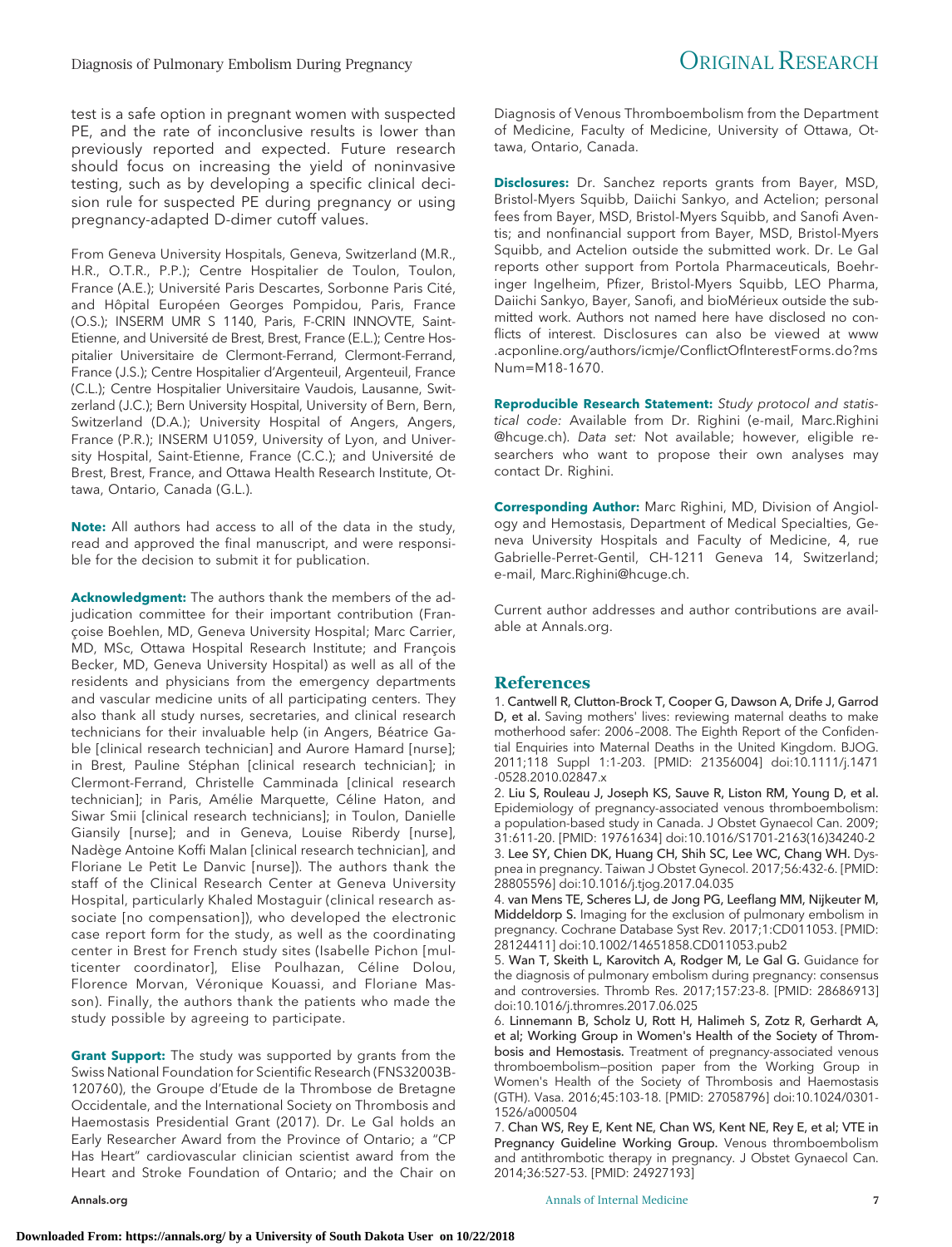8. Konstantinides SV, Torbicki A, Agnelli G, Danchin N, Fitzmaurice D, Galiè N, et al; Task Force for the Diagnosis and Management of Acute Pulmonary Embolism of the European Society of Cardiology (ESC). 2014 ESC guidelines on the diagnosis and management of acute pulmonary embolism. Eur Heart J. 2014;35:3033-69. [PMID: 25173341] doi:10.1093/eurheartj/ehu283

9. Leung AN, Bull TM, Jaeschke R, Lockwood CJ, Boiselle PM, Hurwitz LM, et al; ATS/STR Committee on Pulmonary Embolism in Pregnancy. American Thoracic Society documents: an official American Thoracic Society/Society of Thoracic Radiology clinical practice guideline—evaluation of suspected pulmonary embolism in pregnancy. Radiology. 2012;262:635-46. [PMID: 22282185] doi:10.1148/ radiol.11114045

10. Ceriani E, Combescure C, Le Gal G, Nendaz M, Perneger T, Bounameaux H, et al. Clinical prediction rules for pulmonary embolism: a systematic review and meta-analysis. J Thromb Haemost. 2010;8: 957-70. [PMID: 20149072] doi:10.1111/j.1538-7836.2010.03801.x

11. Righini M, Le Gal G, Aujesky D, Roy PM, Sanchez O, Verschuren F, et al. Diagnosis of pulmonary embolism by multidetector CT alone or combined with venous ultrasonography of the leg: a randomised non-inferiority trial. Lancet. 2008;371:1343-52. [PMID: 18424324] doi: 10.1016/S0140-6736(08)60594-2

12. Righini M, Perrier A, De Moerloose P, Bounameaux H. D-dimer for venous thromboembolism diagnosis: 20 years later. J Thromb Haemost. 2008;6:1059-71. [PMID: 18419743] doi:10.1111/j.1538 -7836.2008.02981.x

13. Carrier M, Righini M, Djurabi RK, Huisman MV, Perrier A, Wells PS, et al. VIDAS D-dimer in combination with clinical pre-test probability to rule out pulmonary embolism. A systematic review of management outcome studies. Thromb Haemost. 2009;101:886-92. [PMID: 19404542]

14. Le Gal G, Righini M, Wells PS. D-dimer for pulmonary embolism. JAMA. 2015;313:1668-9. [PMID: 25919531] doi:10.1001/jama.2015 .3703

15. Chan WS, Lee A, Spencer FA, Chunilal S, Crowther M, Wu W, et al. D-dimer testing in pregnant patients: towards determining the next 'level' in the diagnosis of deep vein thrombosis. J Thromb Haemost. 2010;8:1004-11. [PMID: 20128870] doi:10.1111/j.1538-7836 .2010.03783.x

16. Righini M, Le Gal G, Bounameaux H. Venous thromboembolism diagnosis: unresolved issues. Thromb Haemost. 2015;113:1184-92. [PMID: 25503584] doi:10.1160/TH14-06-0530

17. Einstein AJ, Henzlova MJ, Rajagopalan S. Estimating risk of cancer associated with radiation exposure from 64-slice computed tomography coronary angiography. JAMA. 2007;298:317-23. [PMID: 17635892]

18. McLintock C, Brighton T, Chunilal S, Dekker G, McDonnell N, McRae S, et al; Councils of the Society of Obstetric Medicine of Australia and New Zealand. Recommendations for the diagnosis and treatment of deep venous thrombosis and pulmonary embolism in pregnancy and the postpartum period. Aust N Z J Obstet Gynaecol. 2012;52:14-22. [PMID: 21972999] doi:10.1111/j.1479-828X .2011.01361.x

19. British Thoracic Society Standards of Care Committee Pulmonary Embolism Guideline Development Group. British Thoracic Society guidelines for the management of suspected acute pulmonary embolism. Thorax. 2003;58:470-83. [PMID: 12775856]

20. Chan WS. Diagnosis of venous thromboembolism in pregnancy. Thromb Res. 2018;163:221-8. [PMID: 28935434] doi:10.1016/j .thromres.2017.09.003

21. Revel MP, Cohen S, Sanchez O, Collignon MA, Thiam R, Redheuil A, et al. Pulmonary embolism during pregnancy: diagnosis with lung scintigraphy or CT angiography? Radiology. 2011;258:590-8. [PMID: 21131583] doi:10.1148/radiol.10100986

22. U-King-Im JM, Freeman SJ, Boylan T, Cheow HK. Quality of CT pulmonary angiography for suspected pulmonary embolus in pregnancy. Eur Radiol. 2008;18:2709-15. [PMID: 18651151] doi:10.1007/ s00330-008-1100-0

23. Le Gal G, Righini M, Roy PM, Sanchez O, Aujesky D, Bounameaux H, et al. Prediction of pulmonary embolism in the emergency department: the revised Geneva score. Ann Intern Med. 2006; 144:165-71. [PMID: 16461960]

24. Newcombe RG. Interval estimation for the difference between independent proportions: comparison of eleven methods. Stat Med. 1998;17:873-90. [PMID: 9595617]

25. Herbert R. Confidence Interval Calculator. Physiotherapy Evidence Database. 2013. Accessed at [www.pedro.org.au/english](http://www.pedro.org.au/english/downloads/confidence-interval-calculator) [/downloads/confidence-interval-calculator](http://www.pedro.org.au/english/downloads/confidence-interval-calculator) on 29 August 2018.

26. Dronkers CEA, van der Hulle T, Le Gal G, Kyrle PA, Huisman MV, Cannegieter SC, et al; Subcommittee on Predictive and Diagnostic Variables in Thrombotic Disease. Towards a tailored diagnostic standard for future diagnostic studies in pulmonary embolism: communication from the SSC of the ISTH. J Thromb Haemost. 2017;15: 1040-3. [PMID: 28296048] doi:10.1111/jth.13654

27. Chan WS, Ray JG, Murray S, Coady GE, Coates G, Ginsberg JS. Suspected pulmonary embolism in pregnancy: clinical presentation, results of lung scanning, and subsequent maternal and pediatric outcomes. Arch Intern Med. 2002;162:1170-5. [PMID: 12020189]

28. Van der Pol LM, Mairuhu AT, Tromeur C, Couturaud F, Huisman MV, Klok FA. Use of clinical prediction rules and D-dimer tests in the diagnostic management of pregnant patients with suspected acute pulmonary embolism. Blood Rev. 2017;31:31-6. [PMID: 27720446] doi:10.1016/j.blre.2016.09.003

29. Hunt BJ, Parmar K, Horspool K, Shephard N, Nelson-Piercy C, Goodacre S; DiPEP research group. The DiPEP (Diagnosis of PE in Pregnancy) biomarker study: an observational cohort study augmented with additional cases to determine the diagnostic utility of biomarkers for suspected venous thromboembolism during pregnancy and puerperium. Br J Haematol. 2018;180:694-704. [PMID: 29359796] doi:10.1111/bjh.15102

30. Da Costa Rodrigues J, Alzuphar S, Combescure C, Le Gal G, Perrier A. Diagnostic characteristics of lower limb venous compression ultrasonography in suspected pulmonary embolism: a metaanalysis. J Thromb Haemost. 2016;14:1765-72. [PMID: 27377039] doi:10.1111/jth.13407

31. Ridge CA, McDermott S, Freyne BJ, Brennan DJ, Collins CD, Skehan SJ. Pulmonary embolism in pregnancy: comparison of pulmonary CT angiography and lung scintigraphy. AJR Am J Roentgenol. 2009;193:1223-7. [PMID: 19843734] doi:10.2214/AJR.09 .2360

32. Cahill AG, Stout MJ, Macones GA, Bhalla S. Diagnosing pulmonary embolism in pregnancy using computed-tomographic angiography or ventilation-perfusion. Obstet Gynecol. 2009;114:124-9. [PMID: 19546768] doi:10.1097/AOG.0b013e3181a99def

33. Shahir K, Goodman LR, Tali A, Thorsen KM, Hellman RS. Pulmonary embolism in pregnancy: CT pulmonary angiography versus perfusion scanning. AJR Am J Roentgenol. 2010;195:W214-20. [PMID: 20729418] doi:10.2214/AJR.09.3506

34. Parker A, Alotaibi G, Wu C, Lapner ST. The proportion of nondiagnostic computed tomographic pulmonary angiography and ventilation/perfusion lung scans in pregnant women with suspected pulmonary embolism: a systematic review. J Thromb Haemost. 2015;13.

35. Nijkeuter M, Tan M, Middeldorp S, Kroft LJM, Beenen L, Huisman MV. Safety of ruling out pulmonary embolism (PE) in pregnancy by computed tomography pulmonary angiography (CTPA). J Thromb Haemost. 2013;11.

36. Performance of a new, structured diagnostic algorithm for suspected pulmonary embolism in pregnant patients [clinical trial]. Accessed at [www.trialregister.nl/trialreg/admin/rctview.asp?TC=5913](http://www.trialregister.nl/trialreg/admin/rctview.asp?TC=5913) on 10 September 2018.

37. Roy PM, Meyer G, Vielle B, Le Gall C, Verschuren F, Carpentier F, et al; EMDEPU Study Group. Appropriateness of diagnostic management and outcomes of suspected pulmonary embolism. Ann Intern Med. 2006;144:157-64. [PMID: 16461959]